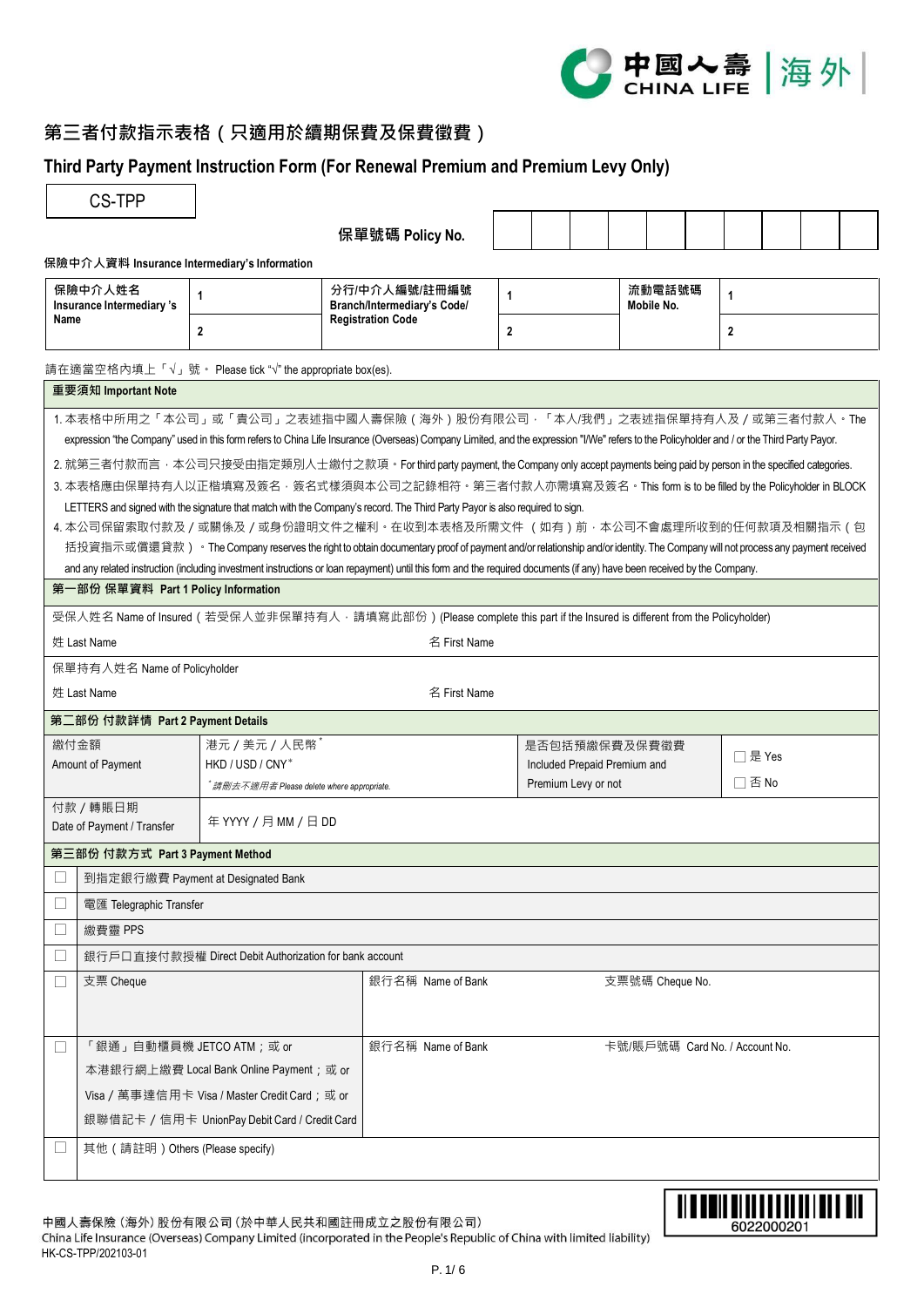| 第四部份 資金來源 Part 4 Sources of Wealth                                                                                                           |                                                                                                                                                                                                                                                                                                                                                                                                                                                                                                                                                                                                                                                                                                                                                                                                                                                                                                 |                                                                                                                                                                                                                                                                                                                                                                                |  |  |  |  |  |  |
|----------------------------------------------------------------------------------------------------------------------------------------------|-------------------------------------------------------------------------------------------------------------------------------------------------------------------------------------------------------------------------------------------------------------------------------------------------------------------------------------------------------------------------------------------------------------------------------------------------------------------------------------------------------------------------------------------------------------------------------------------------------------------------------------------------------------------------------------------------------------------------------------------------------------------------------------------------------------------------------------------------------------------------------------------------|--------------------------------------------------------------------------------------------------------------------------------------------------------------------------------------------------------------------------------------------------------------------------------------------------------------------------------------------------------------------------------|--|--|--|--|--|--|
| □ 薪金 Salary                                                                                                                                  | □ 累積儲蓄及投資 Accumulative Savings and Investments                                                                                                                                                                                                                                                                                                                                                                                                                                                                                                                                                                                                                                                                                                                                                                                                                                                  |                                                                                                                                                                                                                                                                                                                                                                                |  |  |  |  |  |  |
| □ 收入 Income<br>□ 其他投資的收入 Income from Other Investments                                                                                       |                                                                                                                                                                                                                                                                                                                                                                                                                                                                                                                                                                                                                                                                                                                                                                                                                                                                                                 |                                                                                                                                                                                                                                                                                                                                                                                |  |  |  |  |  |  |
| 儲蓄 Savings                                                                                                                                   |                                                                                                                                                                                                                                                                                                                                                                                                                                                                                                                                                                                                                                                                                                                                                                                                                                                                                                 |                                                                                                                                                                                                                                                                                                                                                                                |  |  |  |  |  |  |
|                                                                                                                                              |                                                                                                                                                                                                                                                                                                                                                                                                                                                                                                                                                                                                                                                                                                                                                                                                                                                                                                 | 經濟支持者(請提供姓名、職業及僱主名稱) Financial Supporter (Please provide the full name, occupation and name of employer) : ___________________________                                                                                                                                                                                                                                         |  |  |  |  |  |  |
| 第五部份 第三者付款人資料 Part 5 Third Party Payor's Details                                                                                             |                                                                                                                                                                                                                                                                                                                                                                                                                                                                                                                                                                                                                                                                                                                                                                                                                                                                                                 |                                                                                                                                                                                                                                                                                                                                                                                |  |  |  |  |  |  |
| 中文姓名/名稱(須與身份證明文件相同)<br>Name in Chinese (As shown on Identification Document)                                                                 |                                                                                                                                                                                                                                                                                                                                                                                                                                                                                                                                                                                                                                                                                                                                                                                                                                                                                                 | 英文姓名/名稱 (請以英文正楷填寫)<br>Name in English (Please use BLOCK LETTERS)                                                                                                                                                                                                                                                                                                               |  |  |  |  |  |  |
| 性別 Sex<br>$\Box$ 男 Male<br>$\Box \nexists x$ Female<br>□ 不適用 Not Applicable (供付款人<br>為公司 For the Payor is a company)                         | 出生 / 註冊或成立或登記日期 Date<br>of Birth / Incorporation or Establishment or<br>Registration<br>年 Year<br>月 Month<br>$\boxminus$ Day                                                                                                                                                                                                                                                                                                                                                                                                                                                                                                                                                                                                                                                                                                                                                                    | 國籍 / 地區 Nationality / Area (公司則指註冊或成立或登記地點 Place of<br>Incorporation or Establishment or Registration for company)<br>□ 香港 Hong Kong<br>□ 中國 Chinese / China<br>$\Box$ 美國 U.S.<br>□ 其他 (請註明) Others (Please specify): _________________<br>公司主要營業地點 Principal place of business of company (如與註冊辦事處地址不<br>$\boxed{5}$ If different from the address of registered office $)$ : |  |  |  |  |  |  |
| 身份證明文件 Identification Document                                                                                                               |                                                                                                                                                                                                                                                                                                                                                                                                                                                                                                                                                                                                                                                                                                                                                                                                                                                                                                 |                                                                                                                                                                                                                                                                                                                                                                                |  |  |  |  |  |  |
| Г<br>$\Box$<br>通訊地址 Correspondence Address                                                                                                   | 香港永久性居民身份證 : 香港身份證號碼 / 香港出世紙號碼<br>非香港永久性居民身份證 : 身份證號碼 / 護照號碼 / 出世紙號碼                                                                                                                                                                                                                                                                                                                                                                                                                                                                                                                                                                                                                                                                                                                                                                                                                            |                                                                                                                                                                                                                                                                                                                                                                                |  |  |  |  |  |  |
|                                                                                                                                              |                                                                                                                                                                                                                                                                                                                                                                                                                                                                                                                                                                                                                                                                                                                                                                                                                                                                                                 |                                                                                                                                                                                                                                                                                                                                                                                |  |  |  |  |  |  |
| 聯絡電話號碼 Contact Telephone Number                                                                                                              |                                                                                                                                                                                                                                                                                                                                                                                                                                                                                                                                                                                                                                                                                                                                                                                                                                                                                                 |                                                                                                                                                                                                                                                                                                                                                                                |  |  |  |  |  |  |
| 第三者付款人與保單持有<br>人之關係Relationship between<br>the Third Party Payor and the<br>Policyholder<br>註:只接受右列類別人士                                      | spouse/parent(s), and subject to all the below requirements :<br>j.                                                                                                                                                                                                                                                                                                                                                                                                                                                                                                                                                                                                                                                                                                                                                                                                                             | □ 配偶 Spouse □ 父母 Parent □ 子女 Child □ 兄弟姊妹 (18 歲或以上) Sibling (aged 18 or above)<br>□ 保單持有人或其配偶 / 父母持有之公司 · 及必須符合以下所有要求 Company owned by the Policyholder or Policyholder's<br>只適用於由保單持有人/其配偶/其父母全權持有或其與配偶/父母/子女共同持有之被動非財務實體及一層架構實體<br>為上限 Only applicable to one layer Passive Non-Financial Entity ("NFE") which is wholly owned by the Policyholder / Policyholder's spouse / |  |  |  |  |  |  |
| 作出之第三者付款 Note:<br>Only third party payments made<br>by persons belonging to the<br>categories listed in the right<br>column will be accepted | Policyholder's parent(s) or jointly owned by the Policyholder and his/her spouse / parent(s) / child(ren);<br>必須提供有效商業登記證副本或公司註冊證書副本及最近期週年申報表副本(或同等文件) Must submit copy of Business<br>Registration or Certificate of Incorporation and copy of the latest annual return (or equivalent document);<br>公司董事聲明其公司為被動非財務實體 Declaration by Company's Director that the company is Passive NFE;<br>iii.<br>iv. 如為保單持有人部份持有或其配偶 / 父母全權持有之公司 · 必須同時提供以下額外文件 The following additional documents<br>are required if the company is partially owned by the Policyholder or wholly owned by the Policyholder's spouse/parent(s) :<br>所有股東之身份證明副本及其與保單持有人之關係證明副本 Copy of all shareholder's identification document and copy of<br>their relationship proof with the Policyholder;<br>董事會議記錄證明董事會同意付款及公司組織章程大綱副本 Board Resolutions to show the payment consent from the<br>directors and copy of M&A $\cdot$ |                                                                                                                                                                                                                                                                                                                                                                                |  |  |  |  |  |  |
| 由第三者付款之原因<br>Reason for Third Party Payment                                                                                                  | 保單持有人為退休人士 Policyholder is a retiree                                                                                                                                                                                                                                                                                                                                                                                                                                                                                                                                                                                                                                                                                                                                                                                                                                                            |                                                                                                                                                                                                                                                                                                                                                                                |  |  |  |  |  |  |
|                                                                                                                                              | 保單持有人為學生 Policyholder is a student<br>保單持有人為無業人士 Policyholder is an unemployed person<br>作為禮物饋贈家人 As a gift for family member<br>其他原因 (請註明) Other reason (Please specify): _                                                                                                                                                                                                                                                                                                                                                                                                                                                                                                                                                                                                                                                                                                                    |                                                                                                                                                                                                                                                                                                                                                                                |  |  |  |  |  |  |
| 第六部份 收取個人壽險保費徵費 Part 6 Collection of Premium Levy on Individual Life Insurance Policy                                                        |                                                                                                                                                                                                                                                                                                                                                                                                                                                                                                                                                                                                                                                                                                                                                                                                                                                                                                 |                                                                                                                                                                                                                                                                                                                                                                                |  |  |  |  |  |  |
|                                                                                                                                              |                                                                                                                                                                                                                                                                                                                                                                                                                                                                                                                                                                                                                                                                                                                                                                                                                                                                                                 | 本人/我們謹已確認I / We hereby acknowledge that:貴公司就保險業監管局要求並授權向每位保單持有人所持有的有效保單徵收「保費徵費」(下稱「徵費<br>」)· 及將收取的保費徵費將會全數轉交予該局 · 保險業監管局亦可以根據相關條例 · 將有關的欠付款作為民事債項及向相關的保單持有人追討欠款並<br>有機會徵收罰款。有關收取徵費的詳情 · 請瀏覽中國人壽(海外)股份有限公司的網頁www.chinalife.com.hk/levy。China Life Insurance (Overseas) Company                                                                                                  |  |  |  |  |  |  |

Limited, as an authorized insurer, is statutorily required to collect Premium Levy ("Levy") from policyholder on behalf of the Insurance Authority ("IA") and report to IA. IA may take legal proceedings against policyholder in respect of any outstanding Levy as civil debt and may impose pecuniary penalty. For details of the collection of Levy, please refer to the website at [www.chinalife.com.hk/levy.](http://www.chinalife.com.hk/levy)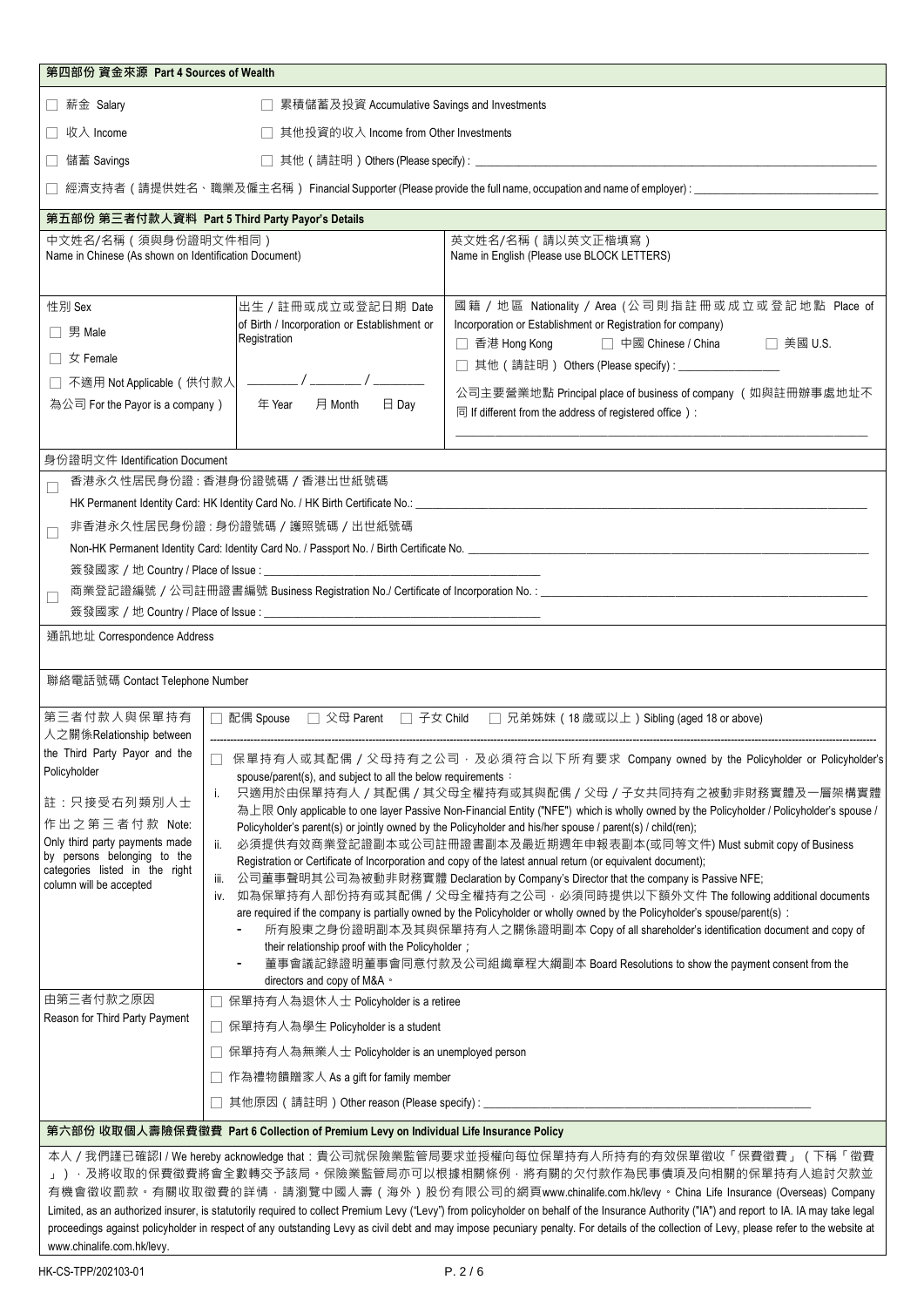## **第七部份 個人資料收集聲明 Part 7 Personal Information Collection Statement**

中國人壽保險(海外)股份有限公司 (於中華人民共和國註冊成立之股份有限公司)(下稱"本公司")明白其在《個人資料(私隱)條例》下就個人資料 的收集、持有、處理或使用所負有的責任。本公司僅將為合法和相關的目的收集個人資料,並將採取一切切實可行的步驟,確保本公司所持個人資料的準 確性。本公司將採取一切切實可行的步驟,確保個人資料的安全性,及避免發生未經授權或者因意外而擅自取得、刪除或另行使用個人資料的情況。

閣下的個人資料為自願提供。敬請注意,如果閣下不向本公司提供所需的個人資料,本公司可能無法提供閣下要求的資料、產品或服務。

在本收集個人資料聲明("本聲明"),下列詞語將具有以下的含義:

"本公司關聯方"指本公司任何附屬公司、本公司任何聯營公司、以及本公司的母公司、母公司任何附屬公司、母公司任何聯營公司,為避免疑義,中 國人壽保險(集團)公司集團內之公司("本公司關聯方"應作相應解釋)。

**目的:**本公司不時有必要使用閣下的個人資料作下列用途:

- 1. 向閣下推介、提供和營銷本公司、本公司關聯方或本公司聯合品牌合作夥伴的產品/服務(參閱下文"為直接促銷目的而使用個人資料" 部份 ),以及提供、維持、管理和操作該等產品/服務;
- 2. 處理和評估閣下就本公司及本公司關聯方的產品 / 服務提出的任何申請或要求;
- 3. 向閣下提供後續服務(包括但不限於健康檢測和/或健康管理服務)及執行/管理已發出的保單,包括但不限於增加、更改、變更、撤銷、續期或恢 復;
- 4. 就本公司和/或本公司關聯方提供的任何產品/服務而由與閣下或其他索賠方提出的、針對閣下或其他索賠方提出的、或者其他涉及閣下或其他 索賠方的任何索賠相關的任何目的,包括對索賠進行調查;以及偵測和防止欺詐行為(無論是否與就此申請而發出的保單有關)所需的目 的; 5. 評估閣下的財務需求;
- 
- 6. 為本公司和/ 或本公司關聯方設計新的產品/服務或改進現有的產品/ 服務;
- 7. 為本公司和/ 或本公司關聯方、金融服務行業或相關的監管機構的統計或類似目的進行市場或精算研究;
- 8. 基於本聲明所列的任何目的,將本公司不時持有並與閣下有關的任何資料進行調查;
- 9. 滿足任何適用已存在、現有或將來法律、規則、規例、實務守則或指引要求,或協助在香港或香港以外其他地方的警方或其他政府或監管機構執 法及進行調査;
- 10. 進行身份和/或信用核查和/或債務追收;
- 11. 開展與本公司業務經營有關的其他服務;
- 12. 就閣下在本公司持有的任何帳戶或本聲明未來的變更發出行政性通訊;
- 13. 根據第 112 [章《稅務條例》中](http://www.legislation.gov.hk/blis_pdf.nsf/6799165D2FEE3FA94825755E0033E532/BD597414B3970705482575EE003BEE80/%24FILE/CAP_112_c_b5.pdf)自動交換財務帳戶資料的規定,進行所需的盡職審查程序;及
- 14. 與上述任何目的直接有關的其他目的。

**個人資料的移轉:**個人資料將予以保密,但在遵守任何適用法律條文的前提下,可移轉予:

- 1. 任何本公司關聯方;
- 2. 就本公司和/或本公司關聯方提供的任何產品/服務而由閣下或針對閣下提出的、或其他涉及閣下的任何索賠相關的任何人士(包括私人調查方和 索賠調查公司);
- 3. 就本公司和/或本公司關聯方所提供產品/服務的任何代理、承包商或第三方,包括任何再保險公司、保險中介、基金管理公司、健康管理機構或 金融機構;
- 4. 就業務經營關係向本公司和/或本公司關聯方提供行政、技術、數據處理、電訊、電腦、支付、債務追收、電話中心服務、直接促銷服務或其他服 務的任何代理、承包商或第三方;
- 5. 協助收集閣下資料或與閣下聯絡的其他公司,例如研究公司、信貸資料機構或(在出現拖欠還款的情況下)追討欠款公司;
- 6. 本公司權利或業務的任何實際或建議的承讓人、受讓方、參與者或次參與者;
- 7. 任何適用已存在、現有或將來法律、規則、規例、實務守則或指引要求或規定本公司和/或本公司關聯方向其作出披露的任何政府部門或其他適當 的政府或監管機關(被移轉的資料或會進一步轉交予其他司法管轄區的政府部門或適當的政府或監管機關);及
- 8. 任何金融服務供應商的行業協會或聯會;
- 9. 預防保險詐騙偵測的人士,而他們只能在有合理需要履行預防保險詐騙目的之情況下才可收集和使用個人資料:保險理算人、代理和經紀;僱主; 醫護專業人士;醫院;會計師;財務顧問;律師;防欺詐組織;其他保險公司 (無論是直接地,或是通過防欺詐組織或本段中指名的其他人士 ); 和保險業就現有資料而對所提供的資料作出分析和檢查的數據庫或登記冊(及其運營者)。

閣下的個人資料可能會提供給上述任何一方(該方可能位於香港境內或境外)。而就此而言,閣下同意將閣下的資料移轉至香港境外。

閣下的個人資料將僅為上文中規定的一個或多個有關目的而被移轉。如欲瞭解本公司為推廣或促銷目的而使用閣下的個人資料的政策,請參閱下文 "為直接促銷目的而使用個人資料"部份。

## **為直接促銷目的而使用個人資料:**本公司打算:

- 1. 使用本公司不時持有的閣下的姓名、聯絡資料、產品和服務的組合資料、交易模式和行為、財政背景和統計數據以進行直接促銷;
- 2. 就本公司、本公司關聯方和本公司聯合品牌合作夥伴可能提供下列類別的產品和服務進行直接促銷(包括提供獎賞、客戶或會員優惠計劃):
	- (a) 保險、年金、銀行、財富管理、退休計劃、投資、金融服務、信用卡、證券以及相關產品和服務;及
	- (b) 有關健康、保健及醫療、餐飲、體育活動、會籍及相關產品和服務;
- 3. 上述產品和服務將可能由本公司和/或下列機構提供:
	- (a) 任何本公司關聯方;
	- (b) 第三方金融機構;
	- (c) 提供本部份第 2 段所列的產品及服務的本公司、本公司關聯方和本公司聯合品牌合作夥伴;
	- (d) 第三方獎賞、客戶或會員優惠計劃的提供者;及
	- (e) 支援本公司或任何以上所列機構提供本部份第 2 段所列的產品及服務的外部服務提供者;
- 4. 除由本公司促銷上述產品和服務外,本公司亦有意將本部份第1段所述的資料提供予本部份第3段所述的全部或任何人士,以供該等人士作促銷該 等產品及服務之用;
- 5. 本公司需取得閣下的書面同意(包括表示不反對)方可為任何推廣或促銷目的而使用並向上文所述的第三方提供資料。

閣下可隨時撤回給予本公司有關使用閣下的個人資料及提供予第三方作直接促銷用途的同意,而本公司將在不收取任何費用的情況下停止使用該等資料 作直接促銷用途。閣下如欲撤回閣下給予本公司的同意,請聯絡本公司的個人資料保護主任(詳情參閱下文)。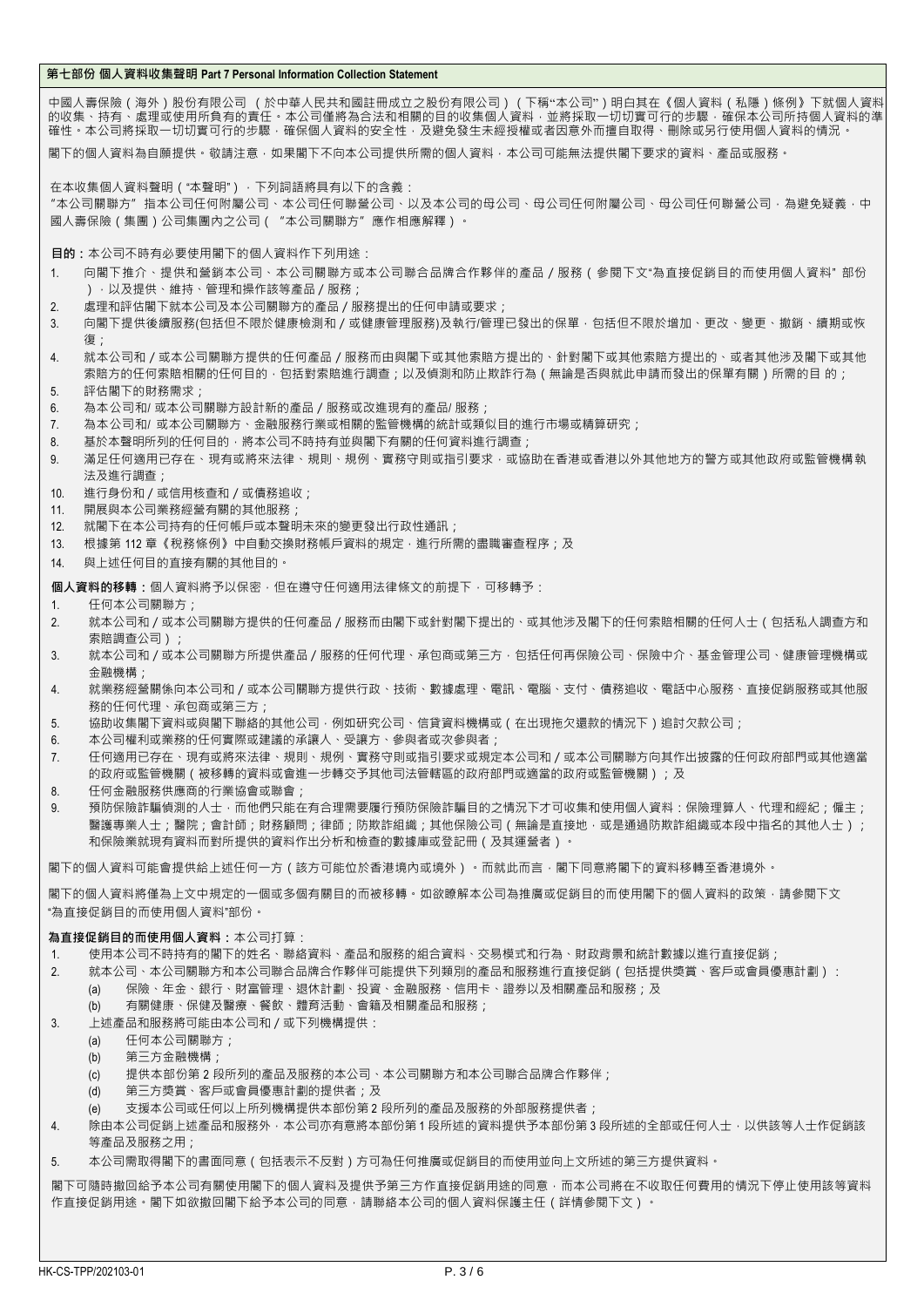## **第七部份 個人資料收集聲明(續)Part 7 Personal Information Collection Statement (Continued)**

本公司有權就因處理任何查閱個人資料的要求收取合理費用。

個**人資料的查閱和更正:**根據《個人資料(私隱)條例》 · 閣下有權查明本公司是否持有閣下的個人資料 · 更正任何不準確的資料 · 以及查明本公司 有關個人資料的政策及常規。閣下還可以要求本公司告知閣下本公司所持個人資料的種類。

查閱和更正的要求,或有關獲取政策、常規及所持的資料種類的資料,均應以書面形式發送至: 個人資料保護主任 中國人壽保險(海外)股份有限公司 香港灣仔軒尼詩道 313 號中國人壽大廈 24 樓 電話:(+852) 3999 5519 傳真:(+852) 2892 0520

China Life Insurance (Overseas) Company Limited (incorporated in the People's Republic of China with limited liability) (the "Company") recognizes its responsibilities in relation to the collection, holding, processing or use of personal data under the Personal Data (Privacy) Ordinance. Personal data will be collected only for lawful and relevant purposes and all practicable steps will be taken to ensure that personal data held by the Company is accurate. The Company will take all practicable steps to ensure security of the personal data and to avoid unauthorized or accidental access, erasure or other use. The provision of your personal data is voluntary. Please note that if you do not provide us with the required personal information, the Company may not be able to provide your requested information, products or services.

In this Personal Information Collection Statement ("PICS"), the following terms shall have these following meanings:-

"Our affiliates" means any subsidiary undertaking of the Company, any associated company of the Company, and parent undertaking of the Company, any subsidiary undertaking of parent undertaking, any associated companies undertaking of parent undertaking, for the avoidance doubt, undertaking within the group of China Life Insurance (Group) Company ("Our affiliates" shall be construed accordingly).

Purpose: From time to time it is necessary for us to use your personal data for the following purposes:

- 1. offering, providing and marketing to you the products/services of the Company, our affiliates or our co-branding partners (see "Use of Personal Data for Direct Marketing Purposes" below), and administering, maintaining, managing and operating such products/services;
- 2. processing and evaluating any applications or requests made by you for products/services offered by the Company and our affiliates;
- 3. providing subsequent services (including but not limited to health inspection / management) to you and administering the policies issued including but not limited to additions, alterations, variations, cancellation, renewal or reinstatement;
- 4. any purposes in connection with any claims made by or against or otherwise involving you or other claimants in respect of any products/services provided by the Company and/or our affiliates, including investigation of claims; detect and prevent fraud (whether or not relating to the policy issued in respect of this application);
- 5. evaluating your financial needs;
- 6. designing new or enhancing existing products/services of the Company and/or our affiliates;
- 7. conducting market or actuarial research for statistical or similar purposes undertaken by the Company and/or our affiliates, the financial services industry or our respective regulators:
- 8. investigating any data held which relates to you from time to time for any of the purposes listed herein;
- 9. meeting requirements imposed by any applicable, present, existing or future law, rules, regulations, codes of practice or guidelines or assisting with law enforcement purposes, investigations by police or other government or regulatory authorities in Hong Kong or elsewhere;
- 10. conducting identity and/or credit checks and/or debt collection;
- 11. carrying out other services in connection with the operation of the Company's business;
- 12. sending out administrative communications about any account you may have with the Company or about future changes to this PICS;
- 13. performing relevant due diligence procedures in accordance with the Common Reporting Standard (or Automatic Exchange of Financial Account Information) as set out in the Inland Revenue Ordinance (Cap. 112); and
- 14. other purposes directly relating to any of the above.

**Transfer of personal data:** Personal data will be kept confidential but, subject to the provisions of any applicable law, may be transferred to:

- 1. any of our affiliates;
- 2. any person (including private investigators and claims investigation companies) in connection with any claims made by or against or otherwise involving you in respect of any products/services provided by the Company and/or our affiliates;
- 3. any agent, contractor or third party who provide services in connection with the product/services provided by the Company and/or our affiliates, including any reinsurance company, insurance intermediary, fund management company, health management institution or financial institution;
- 4. any agent, contractor or third party who provides administrative, technology, data processing, telecommunications, computer, payment, debt collection, call centre services, direct marketing services or other services to the Company and/or our affiliates in connection with the operation of its business;
- 5. other companies who help gather your information or communicate with you, such as research companies and credit reference agencies or, in the event of default, debt collection agencies;
- 6. any actual or proposed assignee, transferee, participant or sub-participant of our rights or business;
- 7. any government department or other appropriate governmental or regulatory authority (which may be further transferred to governmental or regulatory authority of certain other jurisdiction(s)) to whom the Company and/or our affiliates are requested or required by any applicable, present, existing or future law, rules, regulations, codes of practice or guidelinesto make disclosures;
- 8. any financial services provider industry association or federation;
- 9. any person preventing and detecting insurance fraud, who may collect and use the personal data only as reasonably necessary to carry out the purposes of preventing and detecting insurance fraud: insurance adjusters, agents and brokers; employers; health care professionals; hospitals; accountants; financial advisors; solicitors; fraud prevention organisations; other insurance companies (whether directly or through fraud prevention organisation or other persons named in this paragraph), and databases or registers (and their operators) used by the insurance industry to analyse and check information provided against existing information.

Your personal data may be provided to any of the above parties who may be located in Hong Kong or outside of Hong Kong, and in this regard you consent to the transfer of your data outside of Hong Kong.

Transfer of your personal data will only be made for one or more of the purposes specified above. For our policy on using your personal data for promotional or marketing purposes, please see the section entitled "Use of Personal Data for Direct Marketing Purposes".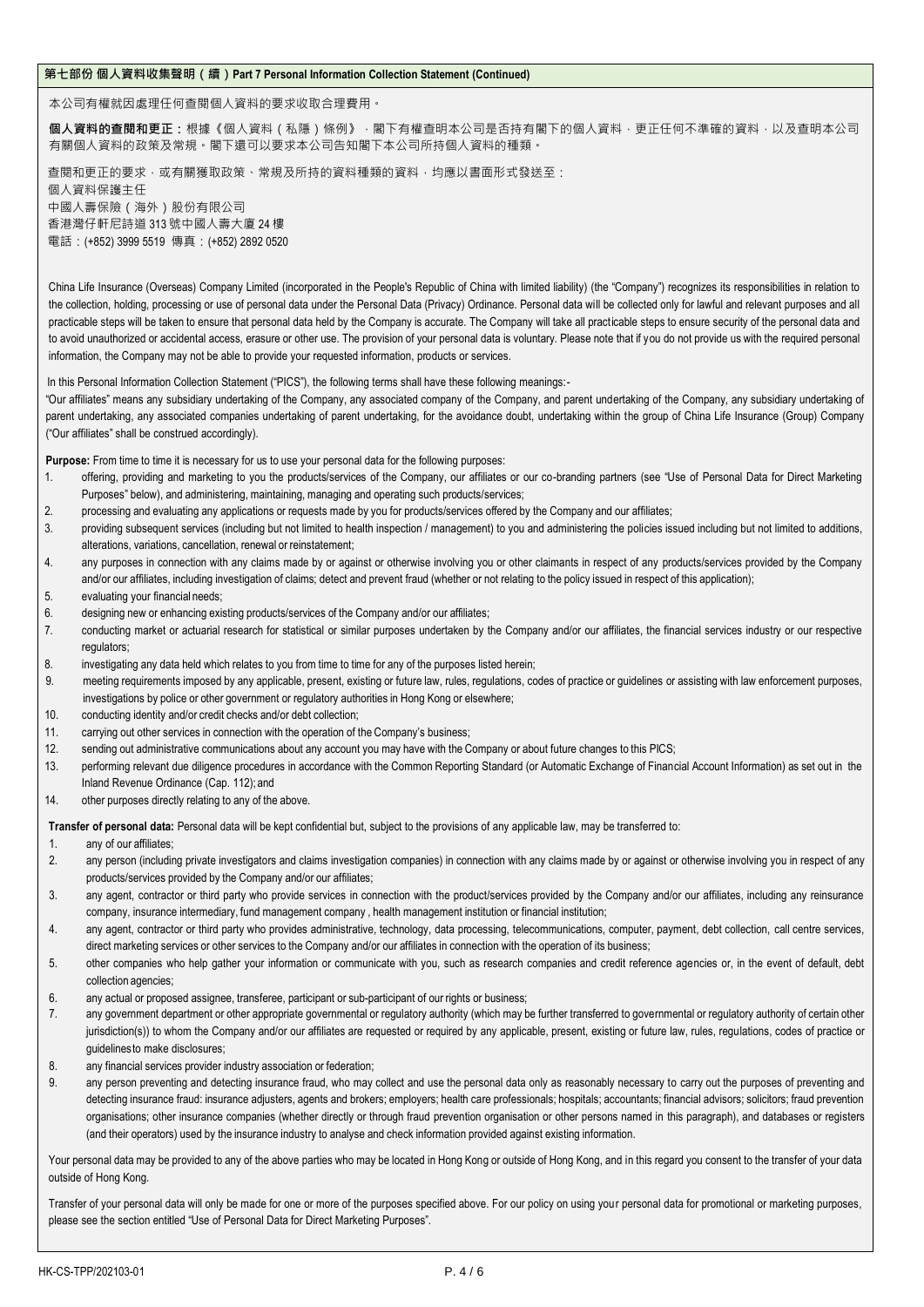## **第七部份 個人資料收集聲明(續)Part 7 Personal Information Collection Statement (Continued)**

**Use of Personal Data for Direct Marketing Purposes:** The Company intends to:

- 1. Use your name, contact details, products and services portfolio information, transaction pattern and behaviour , financial background and demographic data held by the Company from time to time for direct marketing;
- 2. Conduct direct marketing (including providing reward, loyalty or privileges programmes) in relation to the following classes of products and services that the Company, our affiliates and our co-branding partners may offer:
	- (a) insurance, annuities, banking, wealth management, retirement plans, investment, financial services, credit cards, securities and related products and services; and
	- (b) health, wellness and medical, food and beverage, sporting activities, memberships and related products and services;
- 3. The above products and services may be provided by the Company and/or:
	- (a) any of our affiliates;
	- (b) third party financial institutions;
	- (c) the Company, our affiliates and our co-branding partners providing the products and services set out in 2;
	- (d) third party reward, loyalty or privileges programme providers; and
	- (e) external service providers supporting the Company or any of the above listed entities in providing the products and services set out in 2.
- 4. In addition to marketing the above products and services, the Company also intends to provide the data described in 1 above to all or any of the persons described in 3 above for use by them in marketing those products and services;
- 5. The Company requires your written consent (which includes an indication of no objection) to use and provide the data to the third parties as set out above for any promotional or marketing purpose.

You may withdraw your consent to the use and provision to a third party of your personal data for direct marketing purposes at any time, and thereafter the Company shall, without charge to you, cease to use such data for direct marketing purposes. If you wish to withdraw your consent, please contact the Company's Personal Data Protection Officer (details below).

### **The Company have the right to charge a reasonable fee for the processing of any data request.**

**Access and correction of personal data:** Under the Personal Data (Privacy) Ordinance, you have the right to ascertain whether the Company holds your personal data, to correct any data that is inaccurate, and to ascertain the Company's policies and practices in relation to personal data. You may also request the Company to inform you of the type of personal data held by it.

Requests for access and correction or for information regarding policies and practices and types of data held should be addressed in writing to:

The Personal Data Protection Officer China Life Insurance (Overseas) Company Limited 24/F, CLI Building, 313 Hennessy Road, Wan Chai, Hong Kong Telephone: (+852) 3999 5519 Fax: (+852) 2892 0520

**聲明和授權:本人/我們確認本人/我們已閱讀並明白收集個人資料聲明("本聲明")。本人/我們特此確認並同意公司根據本聲明使用和移轉本人/ 我們的個人資料,包括為直接促銷之目的使用和提供本人/我們的個人資料。本人/我們已取得在此申請提供第三方資料(如有)所需的同意。本人/ 我們確認並同意為本聲明中所述之目的將本人/我們的個人資料移轉至香港境外給本聲明所述的承轉人的類別。**

**重要提示:請於以下簽署部份簽名,以示閣下同意。若閣下不同意根據"為直接促銷目的而使用個人資料"部份所述為直接促銷之目的而使用和提供閣 下的個人資料,請在以下方格劃上「」號。**

**Declaration and authorization: I/We acknowledge and confirm that I/we have read and understood the Personal Information Collection Statement ("PICS"). I/We hereby**  give my/our acknowledgement and agree to the use and transfer of my/our personal data by the Company in accordance with the PICS, including the use and provision of **my/our personal data for the purpose of direct marketing. I/We have obtained the consent to provide the third party information (if any) in this application. I/We acknowledge and consent to the transfer of my/our personal data outside of Hong Kong for the purposes and to the types of transferee as set out in the PICS.**

**Important: Please indicate your agreement by signing on the space provided below. If you do not agree to the use and provision of your personal data for direct marketing as set out in the section "Use of personal data in direct marketing", please tick the box below.**

本人/我們不同意根據以上**收集個人資料聲明**(參閱"為直接促銷目的而使用個人資料" 部份)為直接促銷之目的而使用和提供本人/我

們的個人資料,亦不希望接收任何推廣及直接促銷材料。I / We do not agree with the use and provision of my / our personal data for direct marketing purposes as set out above in the Personal Information Collection Statement (see "Use of Personal Data for Direct Marketing Purposes") and do not wish to receive any promotional and direct marketing materials.

 $\mathbf{L}$